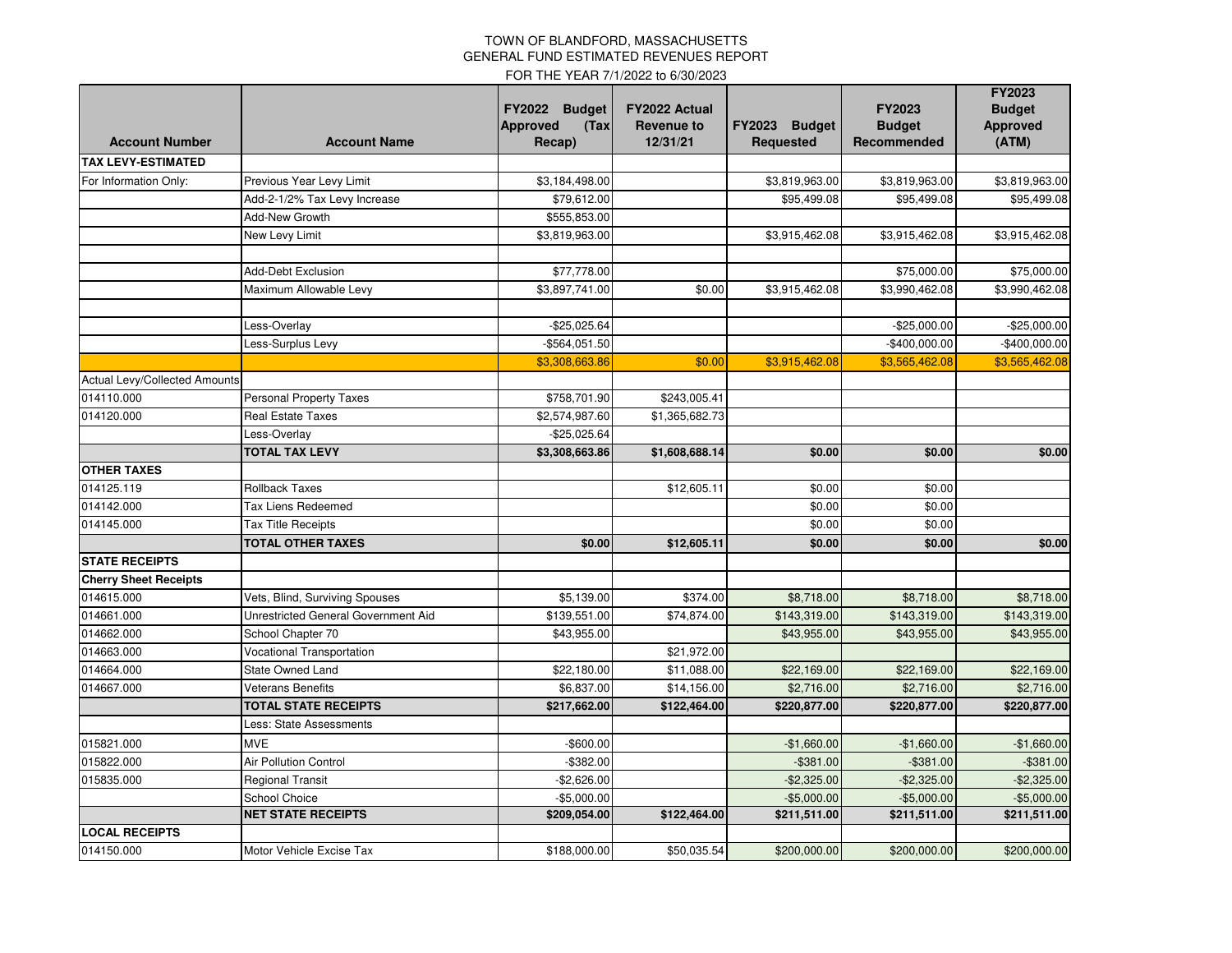## TOWN OF BLANDFORD, MASSACHUSETTS GENERAL FUND ESTIMATED REVENUES REPORT

FOR THE YEAR 7/1/2022 to 6/30/2023

| <b>Account Number</b>           | <b>Account Name</b>                   | <b>FY2022</b><br><b>Budget</b><br><b>Approved</b><br>(Tax)<br>Recap) | <b>FY2022 Actual</b><br><b>Revenue to</b><br>12/31/21 | FY2023 Budget<br><b>Requested</b> | FY2023<br><b>Budget</b><br>Recommended | FY2023<br><b>Budget</b><br><b>Approved</b><br>(ATM) |
|---------------------------------|---------------------------------------|----------------------------------------------------------------------|-------------------------------------------------------|-----------------------------------|----------------------------------------|-----------------------------------------------------|
| 014617.000                      |                                       |                                                                      |                                                       |                                   | \$23,000.00                            |                                                     |
|                                 | Local Meals Tax                       | \$21,000.00                                                          | \$17,630.35                                           | \$23,000.00                       |                                        | \$23,000.00                                         |
| 014180.000                      | Payments in Lieu of Taxes             | \$265,200.00                                                         |                                                       | \$260,000.00                      | \$265,200.00                           | \$265,200.00                                        |
| 014335.000                      | Solar PILOT Fees                      |                                                                      | \$91,909.00                                           | \$0.00                            | \$0.00                                 | \$0.00                                              |
| 014324.000                      | Fees-Dump Stickers                    | \$6,700.00                                                           | \$23.837.85                                           | \$23.837.85                       | \$24,000.00                            | \$24,000.00                                         |
| 014360.000                      | Rentals                               | \$12,458.00                                                          | \$5,190.85                                            | \$0.00                            | \$12,769.50                            | \$12,769.50                                         |
| 014820.000                      | Earnings on Investments               | \$2,900.00                                                           | \$1,272.43                                            | \$2,000.00                        | \$2,000.00                             | \$2,000.00                                          |
| Penalties & Interest            |                                       |                                                                      |                                                       |                                   |                                        |                                                     |
| 014171.000                      | Penalties & Interest on Taxes         | \$70,000.00                                                          | \$24,158.95                                           | \$35,000.00                       | \$50,000.00                            | \$50,000.00                                         |
| 014172.000                      | Penalties & Interest on Excise        | \$15,000.00                                                          | \$819.46                                              | \$2,000.00                        | \$2,000.00                             | \$2,000.00                                          |
| 014173.000                      | Penalties & Interest on Tax Liens     | \$5,000.00                                                           |                                                       | \$1,000.00                        | \$0.00                                 | \$0.00                                              |
|                                 | <b>Total Penalties &amp; Interest</b> | \$90,000.00                                                          | \$24,978.41                                           | \$38,000.00                       | \$52,000.00                            | \$52,000.00                                         |
| Fees/Other Departmental Revenue |                                       |                                                                      |                                                       |                                   |                                        |                                                     |
| 014321.000                      | <b>Fees-Fire Department</b>           | \$0.00                                                               |                                                       | \$0.00                            | \$0.00                                 | \$0.00                                              |
| 014322.000                      | <b>Fees-Tax Collections</b>           | \$4,900.00                                                           | \$2,396.00                                            | \$3,700.00                        | \$4,000.00                             | \$4,000.00                                          |
| 014323.000                      | Fees-Assessors                        | \$150.00                                                             |                                                       | \$70.00                           | \$0.00                                 | \$0.00                                              |
| 014325.000                      | Fees-Health Board                     | \$850.00                                                             | \$2,085.00                                            | \$850.00                          | \$4,000.00                             | \$4,000.00                                          |
| 014326.000                      | <b>Tax Collector-Demand Fees</b>      | \$12,150.00                                                          | \$3,100.00                                            | \$5,000.00                        | \$7,000.00                             | \$7,000.00                                          |
| 014327.000                      | Fees-Planning Board                   | \$900.00                                                             | \$75.00                                               | \$100.00                          | \$100.00                               | \$100.00                                            |
| 014328.000                      | <b>Fees-Conservation Commission</b>   | \$4,500.00                                                           |                                                       | \$100.00                          | \$0.00                                 | \$0.00                                              |
| 014329.000                      | Fees-Town Clerk                       | \$800.00                                                             | \$61.00                                               | \$500.00                          | \$500.00                               | \$500.00                                            |
| 014330.000                      | Fees-Zoning                           |                                                                      |                                                       | \$0.00                            | \$0.00                                 | \$0.00                                              |
| 014331.000                      | Police Revolving Surcharge            |                                                                      |                                                       | \$0.00                            | \$0.00                                 | \$0.00                                              |
| 014332.000                      | Fees-Other                            | \$150.00                                                             |                                                       | \$100.00                          | \$0.00                                 | \$0.00                                              |
| 014333.000                      | Motor Vehicle Infractions Fee         |                                                                      | \$17,140.17                                           | \$15,000.00                       | \$20,000.00                            | \$20,000.00                                         |
| 014334.000                      | Tax Collector-Warrant 12 & 17 Fees    | \$3,600.00                                                           | \$1,660.00                                            | \$2,800.00                        | \$3,000.00                             | \$3,000.00                                          |
| 014335.000                      | <b>Solar Processing Fees</b>          |                                                                      |                                                       | \$0.00                            | \$0.00                                 | \$0.00                                              |
| 014336.000                      | Fees-Police Dept                      |                                                                      |                                                       | \$0.00                            | \$0.00                                 | \$0.00                                              |
| 014672.000                      | Highway Fund                          |                                                                      |                                                       | \$0.00                            | \$0.00                                 | \$0.00                                              |
|                                 |                                       | \$28,000.00                                                          | \$26,517.17                                           | \$28,220.00                       | \$38,600.00                            | \$38,600.00                                         |
| Licenses & Permits              |                                       |                                                                      |                                                       |                                   |                                        |                                                     |
| 014410.000                      | Licenses-Liquor                       |                                                                      |                                                       | \$1,200.00                        | \$1,200.00                             | \$1,200.00                                          |
| 014450.000                      | Permits-Building                      | \$8,500.00                                                           | \$2,408.50                                            | \$4,000.00                        | \$3,000.00                             | \$3,000.00                                          |
| 014452.000                      | Permits-Plumbing-Town Share           | \$200.00                                                             | \$40.00                                               | \$100.00                          | \$100.00                               | \$100.00                                            |
| 014453.000                      | Permits-Electrical-Town Share         | \$300.00                                                             | \$20.00                                               | \$100.00                          | \$100.00                               | \$100.00                                            |
| 014454.000                      | Permits-Other                         |                                                                      |                                                       | \$0.00                            | \$0.00                                 | \$0.00                                              |
|                                 | <b>Total Licenses &amp; Permits</b>   | \$9,000.00                                                           | \$2,468.50                                            | \$5,400.00                        | \$4,400.00                             | \$4,400.00                                          |
| Fines & Forfeits                |                                       |                                                                      |                                                       |                                   |                                        |                                                     |
| 014772.000                      | <b>Fines-Animal Control</b>           |                                                                      |                                                       | \$0.00                            | \$0.00                                 | \$0.00                                              |
| 014771.000                      | <b>Fines-District Court</b>           | \$12,000.00                                                          | \$275.00                                              | \$300.00                          | \$300.00                               | \$300.00                                            |